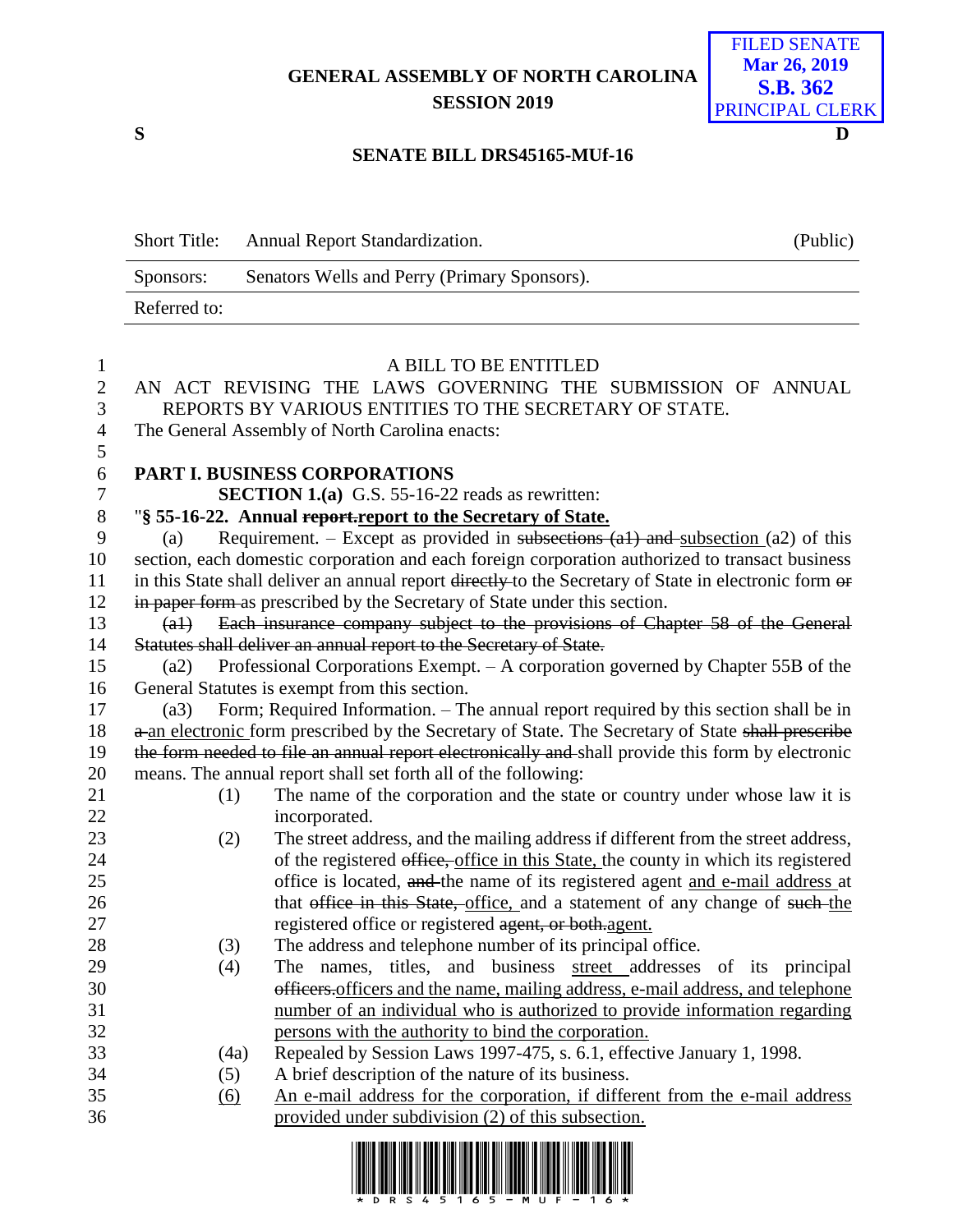|                | <b>General Assembly Of North Carolina</b><br><b>Session 2019</b>                                      |
|----------------|-------------------------------------------------------------------------------------------------------|
| 1              | If the information contained in the most recently filed annual report has not changed, a              |
| $\mathfrak{2}$ | certification to that effect may be made instead of setting forth the information required by         |
| 3              | subdivisions $(2)$ through $(5)$ of this subsection.                                                  |
| 4              | [Form; Certain Veteran-Owned Businesses.] Form; Certain Veteran-Owned<br>(a4)                         |
| 5              | Businesses. – The Secretary of Revenue and the Secretary of State shall also provide appropriate      |
| 6              | space and instructions on the annual report form for a domestic corporation or foreign corporation    |
| 7              | to voluntarily indicate whether or not the corporation is a veteran-owned small business or a         |
| 8              | service-disabled veteran-owned small business.                                                        |
| 9              | Currency of Information. - Information in the annual report must be current as of the<br>(b)          |
| 10             | date the annual report is executed on behalf of the corporation.                                      |
| 11             | Due Date. - An annual report is due by the fifteenth day of the fourth month following<br>(c)         |
| 12             | the close of the domestic or foreign corporation's fiscal year.                                       |
| 13             | Incomplete Information. $-$ If an annual report does not contain the information<br>(d)               |
| 14             | required by this section, the Secretary of State shall promptly notify the reporting domestic or      |
| 15             | foreign corporation in writing and return the report to it for correction. If the report is corrected |
| 16             | to contain the information required by this section and submitted to the Secretary of State within    |
| 17             | 30 days after the effective date of notice, it is deemed to be timely filed.                          |
| 18             | Amendments. – Amendments to any previously filed annual report may be filed<br>(e)                    |
| 19             | submitted for filing with the Secretary of State at any time for the purpose of correcting, updating, |
| 20             | or augmenting the information contained in the annual report.                                         |
| 21             | Expired.<br>(f)                                                                                       |
| 22             | Repealed by Session Laws 2017-204, s. 1.13, effective August 11, 2017.<br>(g)                         |
| 23             | Delinquency. – If the Secretary of State does not receive an annual report within 60<br>(h)           |
| 24             | days of after the date the report is due, the Secretary of State may presume that the annual report   |
| 25             | is delinquent. This presumption may be rebutted by evidence of delivery submission presented          |
| 26             | by the filing corporation.                                                                            |
| 27             | E-Mail; Confidentiality. – The Secretary of State may provide by e-mail any notice<br>(i)             |
| 28             | or form required under this section if the submitting domestic or foreign corporation to be notified  |
| 29             | has consented to receiving notices and forms via e-mail and has provided the Secretary of State       |
| 30             | an e-mail address for receiving the notices or forms. Any e-mail address provided by a submitting     |
| 31             | domestic or foreign corporation in accordance with this subsection is confidential information        |
| 32             | and is not a public record under Chapter 132 of the General Statutes."                                |
| 33             | <b>SECTION 1.(b)</b> G.S. 55-1-22 reads as rewritten:                                                 |
| 34             | "§ 55-1-22. Filing, service, and copying fees.                                                        |
| 35             | The Secretary of State shall collect the following fees when the documents described<br>(a)           |
| 36             | in this subsection are delivered submitted to the Secretary for filing:                               |
| 37             | Document<br>Fee                                                                                       |
| 38             | .                                                                                                     |
| 39             | (23)<br>25.00125.00<br>Annual report (paper)                                                          |
| 40             | (23a)<br>Annual report (electronic)<br>18.00                                                          |
| 41             |                                                                                                       |
| 42             | The fee for the annual report in subdivision $(23)$ of subsection $(a)$ of this section is<br>(d)     |
| 43             | nonrefundable."                                                                                       |
| 44             | <b>SECTION 1.(c)</b> G.S. 55-14-22 reads as rewritten:                                                |
| 45             | "§ 55-14-22. Reinstatement following administrative dissolution.                                      |
| 46             | A corporation administratively dissolved under G.S. 55-14-21 may apply to the<br>(a)                  |
| 47             | Secretary of State for reinstatement. The application must: must do all of the following:             |
| 48             | Recite the name of the corporation and the effective date of its administrative<br>(1)                |
| 49             | dissolution; and dissolution.                                                                         |
| 50             | State that the ground or grounds for dissolution either did not exist or have<br>(2)                  |
| 51             | been eliminated.                                                                                      |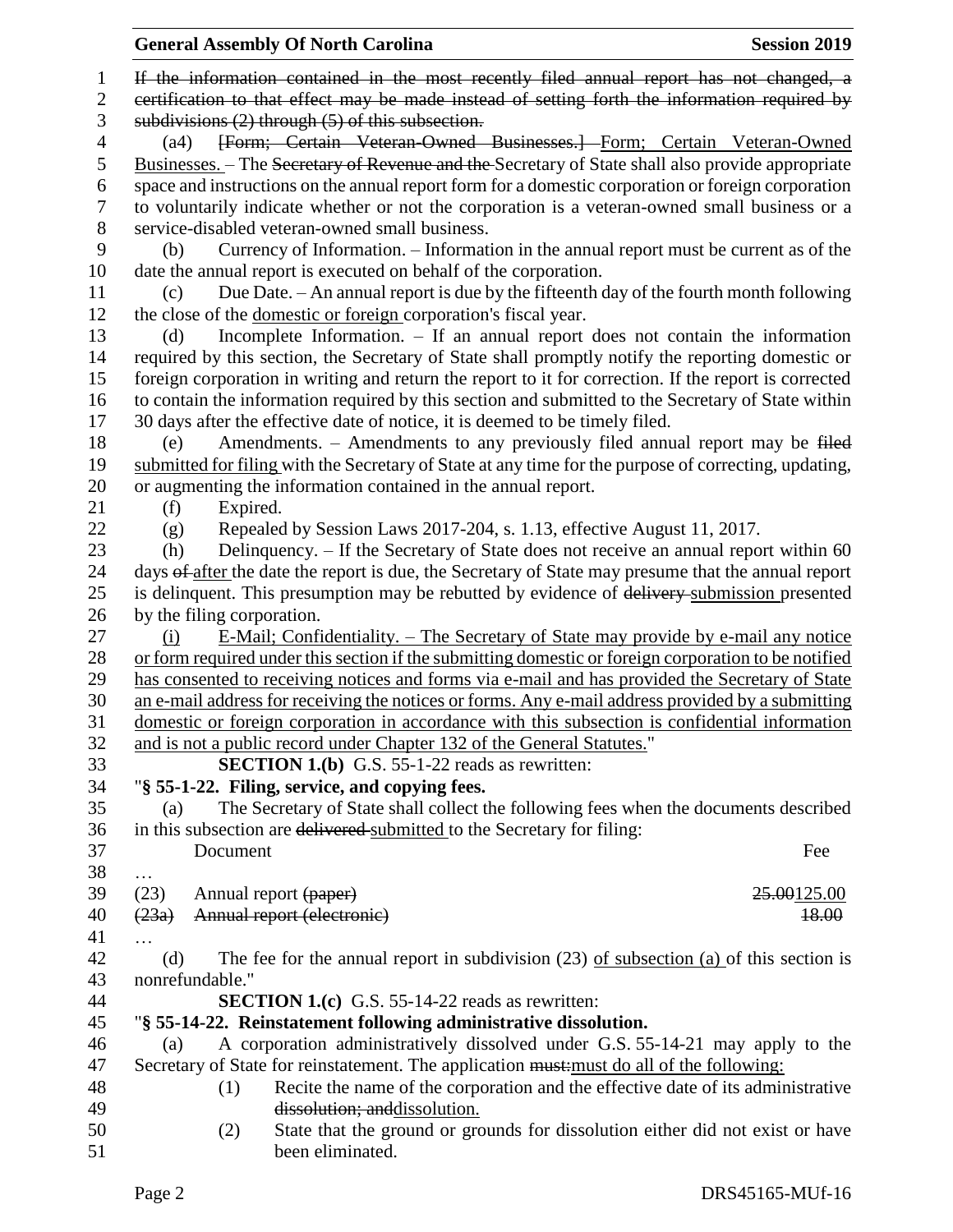### General Assembly Of North Carolina **Session 2019**

(3) Reserved.

(4) Repealed by Session Laws 1995, c. 539, s. 6.

 (a1) If, at the time the corporation applies for reinstatement, the name of the corporation is not distinguishable from the name of another entity authorized to be used under G.S. 55D-21, then the corporation must change its name to a name that is distinguishable upon the records of the Secretary of State from the name of the other entity before the Secretary of State may prepare a certificate of reinstatement.

 (b) If the Secretary of State determines that the application contains the information 9 required by subsection (a) of this section, that the information is correct, and that the name of the corporation complies with G.S. 55D-21 and any other applicable section, and that any penalties, fees, or other payments due under this Chapter have been paid, the Secretary of State shall cancel the certificate of dissolution and dissolution, prepare a certificate of reinstatement that recites the Secretary of State's determination and the effective date of reinstatement, file the original of the 14 eertificate, certificate of reinstatement, and mail a copy of it to the corporation.

 (c) When the reinstatement is effective, it relates back to and takes effect as of the date of the administrative dissolution and the corporation resumes carrying on its business as if the administrative dissolution had never occurred, subject to the rights of any person who reasonably relied to his the person's prejudice upon the certificate of dissolution."

**SECTION 1.(d)** G.S. 105-228.90(a)(2) and G.S. 105-256.1 are repealed.

 **SECTION 1.(e)** For entities having gross revenues of at least one hundred seventy-five thousand dollars (\$175,000) in their fiscal year ending in 2018, the requirement to file annual reports electronically under G.S. 55-16-22, as amended by subsection (a) of this section, becomes effective January 1, 2020, and applies to annual reports due on or after that date. For entities having gross revenues less than one hundred seventy-five thousand dollars (\$175,000) in their fiscal year ending in 2018, the requirement to file annual reports electronically under G.S. 55-16-22, as amended by subsection (a) of this section, becomes effective January 1, 2021, and applies to annual reports due on or after that date. The remainder of this section becomes effective January 1, 2020, and applies to annual reports due on or after that date.

## **PART II. LIMITED LIABILITY COMPANIES**

**SECTION 2.(a)** G.S. 57D-2-24 reads as rewritten:

# "**§ 57D-2-24. Annual report for to the Secretary of State.**

 (a) Requirement. – Excluding professional limited liability companies governed by G.S. 57D-2-02, each LLC and each foreign LLC authorized to transact business in this State must 35 deliver submit an annual report to the Secretary of State for filing annual reports on a in electronic 36 form as prescribed by, and in the manner required by, by the Secretary of State and as otherwise provided in subsection (b) subsections (b) and (b1) of this section. Each annual report must specify the year for which the report applies and provide the information required by this subsection. The information must be current as of the date the limited liability company 40 completes the report. If the information in the limited liability company's most recent annual 41 report has not changed, the limited liability company may certify in its annual report that the information has not changed in lieu of restating the information.

The following information must be included in each annual report:

- (1) The name of the limited liability company and, in the case of a foreign LLC, any different name that the foreign LLC is authorized under Article 3 of Chapter 55D of the General Statutes to use to transact business in this State, as provided in the foreign LLC's certificate of authority.
- (2) In the case of a foreign LLC, the name of the jurisdiction under whose law the foreign LLC is organized.
- (3) The street address, and the mailing address if different from the street address, 51 of the limited liability company's registered office in the this State, the county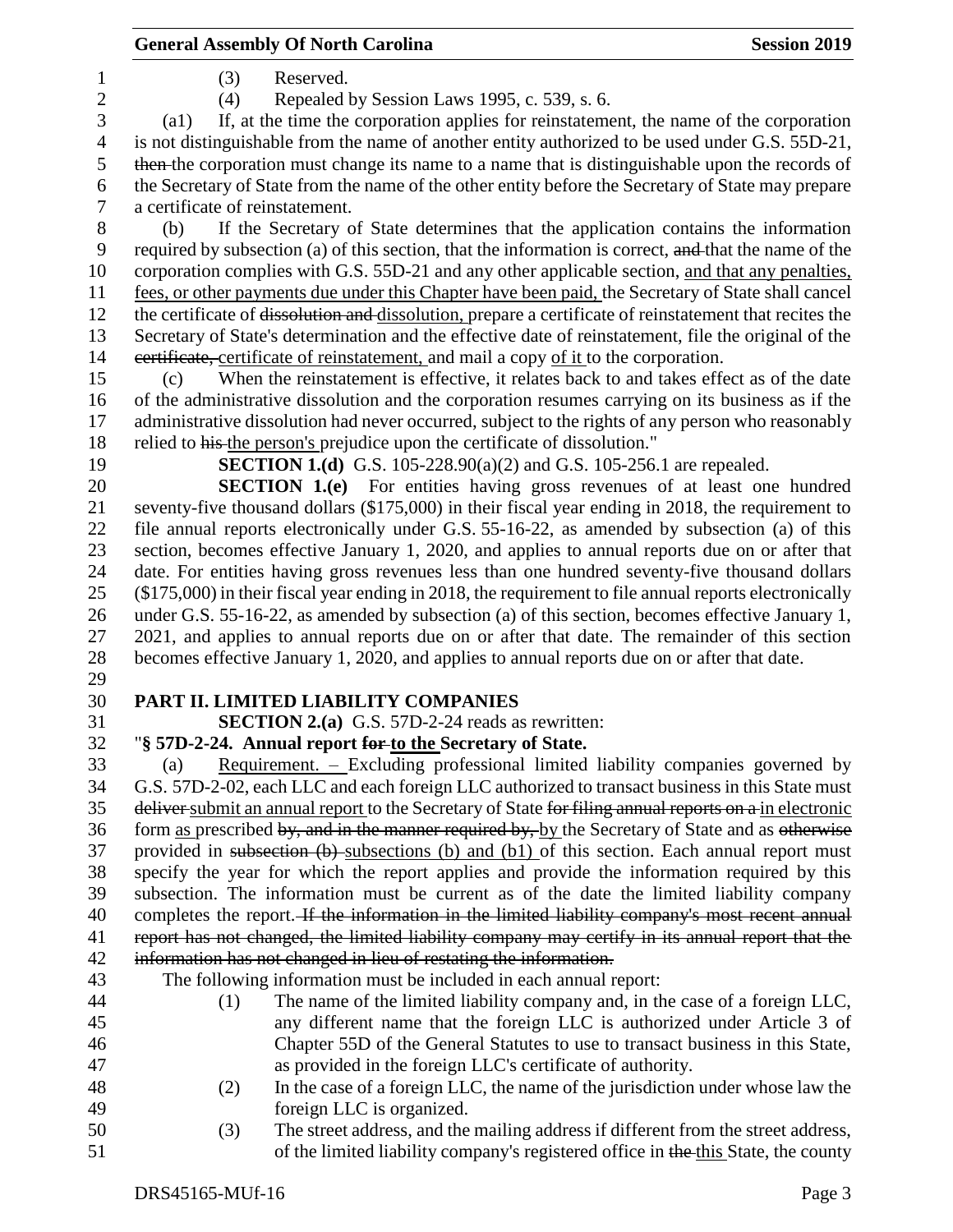| <b>Session 2019</b><br><b>General Assembly Of North Carolina</b>                                                 |
|------------------------------------------------------------------------------------------------------------------|
| in which the registered office is located, the name and e-mail address of its                                    |
| registered agent at that office, and a statement of any change of the registered                                 |
| office or registered agent.                                                                                      |
| The address and telephone number of its principal office.<br>(4)                                                 |
| The names, titles, and business street addresses of the limited liability<br>(5)                                 |
| company's principal company officials-managers, principal company                                                |
| officials, and the name, mailing address, e-mail address, and telephone                                          |
| number of an individual who is authorized to provide information regarding                                       |
| persons with the authority to bind the LLC.                                                                      |
| A brief description of the nature of its business.<br>(6)                                                        |
| An e-mail address for the limited liability company, if different from the<br>(7)                                |
| e-mail address provided under subdivision (3) of this subsection.                                                |
| <u>Form; Certain Veteran-Owned Businesses. – The Secretary of State shall also provide</u><br>$\left( a1\right)$ |
| appropriate space and instructions on the annual report form for a limited liability company to                  |
| voluntarily indicate whether or not it is a veteran-owned small business or a service-disabled                   |
| veteran-owned small business.                                                                                    |
| Due Date for Initial Annual Report. $-$ The Secretary of State must notify limited<br>(b)                        |
| liability companies of the annual report filing requirement. The first annual report of a limited                |
| liability company is due to be delivered submitted to the Secretary of State by April 15 of the                  |
| year following (i) in the case of an LLC, the calendar year in which the LLC's articles of                       |
| organization or articles of organization and conversion filed by the Secretary of State become                   |
| effective or (ii) in the case of a foreign LLC, the calendar year in which the Secretary of State                |
| issues to the foreign LLC a certificate of authority to transact business in this State.                         |
| Due Date for Subsequent Annual Reports. - The limited liability company shall<br>(b1)                            |
| deliver-submit an annual report by April 15 of each subsequent year until (i) in the case of an                  |
| LLC, the effective date of its articles of dissolution filed by the Secretary of State or the effective          |
| date of either a certificate of dissolution for an LLC that is not reinstated under G.S. $57D-6-06(c)$           |
| or a decree of dissolution that is filed by the Secretary of State as provided in G.S. 57D-6-05; (ii)            |
| in the case of a foreign LLC, the foreign LLC receives a certificate of withdrawal from the                      |
| Secretary of State or the Secretary of State revokes the foreign LLC's certificate of authority                  |
| under Part 3 of Article 7 of this Chapter; or (iii) in the case of either an LLC or foreign LLC, the             |
| effective date of a merger or conversion under Article 9 of this Chapter in which the limited                    |
| liability company is a merging entity or a converting entity but not the surviving entity.                       |
| Incomplete Information. $-$ If an annual report does not contain the information<br>(c)                          |
| required by this section, the Secretary of State shall promptly notify the reporting limited liability           |
| company in writing and return the report to it for correction. If the report is corrected to contain             |
| the information required by this section and delivered submitted to the Secretary of State within                |
| 30 days after the effective date of notice, it is deemed to be timely delivered submitted.                       |
| Amendments. – Amendments to any previously filed annual report may be delivered<br>(d)                           |
| submitted for filing $by$ -to the Secretary of State at any time for the purpose of correcting,                  |
| updating, or augmenting the information contained in the annual report.                                          |
| E-Mail; Confidentiality. – The Secretary of State may provide by e-mail any notice<br>(e)                        |
| or form required under this section if the submitting LLC to be notified has consented to receiving              |
| notices and forms via e-mail and has provided the Secretary of State an e-mail address for                       |
| receiving the notices or forms. Any e-mail address provided by a submitting LLC in accordance                    |
| with this subsection is confidential information and is not a public record under Chapter 132 of                 |
| the General Statutes."                                                                                           |
| <b>SECTION 2.(b)</b> G.S. 57D-1-22 reads as rewritten:                                                           |
| "§ 57D-1-22. Filing, service, and copying fees.                                                                  |
| The Secretary of State shall collect the following fees when the documents described<br>(a)                      |
| in this subsection are delivered submitted to the Secretary of State for filing:                                 |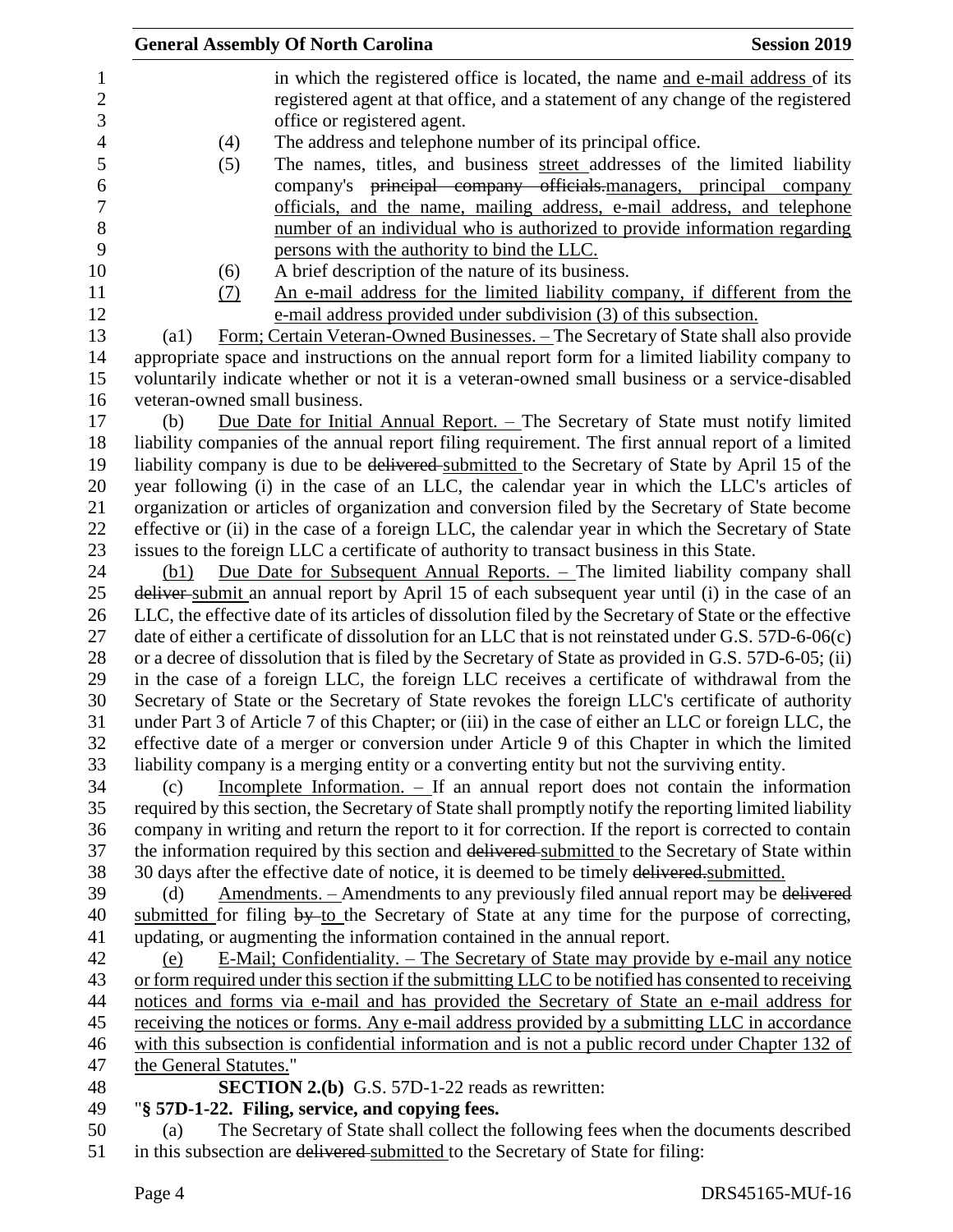| <b>General Assembly Of North Carolina</b>                                                                                                                                                                   | <b>Session 2019</b> |
|-------------------------------------------------------------------------------------------------------------------------------------------------------------------------------------------------------------|---------------------|
| Document                                                                                                                                                                                                    | Fee                 |
| (28) Annual report                                                                                                                                                                                          | 200.00125.00        |
| $\ldots$ "                                                                                                                                                                                                  |                     |
| <b>SECTION 2.(c)</b> G.S. 57D-6-06 reads as rewritten:<br>"§ 57D-6-06. Administrative dissolution.                                                                                                          |                     |
| The Secretary of State may administratively dissolve an LLC if the Secretary of State<br>(a)                                                                                                                |                     |
| determines that the LLC has done any of the following:                                                                                                                                                      |                     |
| The LLC has not paid within 60 days after they are due any penalties, fees, or<br>(1)                                                                                                                       |                     |
| other payments due under this Chapter.                                                                                                                                                                      |                     |
| The LLC does not deliver its annual report to the Secretary of State on or<br>(2)                                                                                                                           |                     |
| before the 60th day-within 60 days after it is due.                                                                                                                                                         |                     |
|                                                                                                                                                                                                             |                     |
| If the Secretary of State determines that one or more grounds exist under subsection<br>(b)                                                                                                                 |                     |
| (a) of this section for dissolving an LLC, the Secretary of State shall mail the LLC notice of that                                                                                                         |                     |
| determination. If, within 60 days after the notice is mailed, the LLC does not correct each ground                                                                                                          |                     |
| for dissolution or demonstrate to the satisfaction of the Secretary of State that each ground does                                                                                                          |                     |
| not exist, the Secretary of State shall administratively dissolve the LLC by signing a certificate                                                                                                          |                     |
| of dissolution that recites the ground or grounds for dissolution and the effective date of the                                                                                                             |                     |
| dissolution. The Secretary of State shall file the original certificate of dissolution and mail a copy                                                                                                      |                     |
| to the LLC.                                                                                                                                                                                                 |                     |
| An LLC administratively dissolved under this section may apply to the Secretary of<br>(c)                                                                                                                   |                     |
| State for reinstatement. The procedures for reinstatement and for the appeal of any denial of the                                                                                                           |                     |
| LLC's application for reinstatement are the same as those applicable to a domestic corporation                                                                                                              |                     |
| under G.S. 55-14-22, 55-14-23, and 55-14-24. Any penalties, fees, or other payments due under                                                                                                               |                     |
| this Chapter shall be paid prior to reinstatement. If, at the time the LLC applies for reinstatement,                                                                                                       |                     |
| the name of the LLC is not distinguishable from the name of another entity authorized to be used                                                                                                            |                     |
| under G.S. 55D-21, then the LLC must change its name to a name that is distinguishable on the                                                                                                               |                     |
| records of the Secretary of State from the name of the other entity before the Secretary of State                                                                                                           |                     |
| may prepare a certificate of reinstatement. The effect of reinstatement of an LLC is the same as                                                                                                            |                     |
| for a domestic corporation under G.S. 55-14-22."                                                                                                                                                            |                     |
| SECTION 2.(d) For entities having gross revenues of at least one hundred                                                                                                                                    |                     |
| seventy-five thousand dollars (\$175,000) in their fiscal year ending in 2018, the requirement to                                                                                                           |                     |
| file annual reports electronically under G.S. 57D-2-24, as amended by subsection (a) of this                                                                                                                |                     |
| section, becomes effective January 1, 2020, and applies to annual reports due on or after that                                                                                                              |                     |
| date. For entities having gross revenues less than one hundred seventy-five thousand dollars                                                                                                                |                     |
| $(\$175,000)$ in their fiscal year ending in 2018, the requirement to file annual reports electronically<br>under G.S. 57D-2-24, as amended by subsection (a) of this section, becomes effective January 1, |                     |
| 2021, and applies to annual reports due on or after that date. The remainder of this section                                                                                                                |                     |
| becomes effective January 1, 2020, and applies to annual reports due on or after that date.                                                                                                                 |                     |
|                                                                                                                                                                                                             |                     |
| PART III. NONPROFIT CORPORATIONS                                                                                                                                                                            |                     |
| <b>SECTION 3.(a)</b> Article 16 of Chapter 55A of the General Statutes is amended by                                                                                                                        |                     |
| adding a new section to read:                                                                                                                                                                               |                     |
| "§ 55A-16-22.1. Annual report to the Secretary of State.                                                                                                                                                    |                     |
| Requirement. – Each domestic corporation and each foreign corporation authorized<br>(a)                                                                                                                     |                     |
| to conduct affairs in this State shall submit an annual report to the Secretary of State, in electronic                                                                                                     |                     |
| form as prescribed by the Secretary of State, that sets forth all of the following:                                                                                                                         |                     |
| The name of the corporation and the state or country under whose law it is<br>(1)                                                                                                                           |                     |
| incorporated.                                                                                                                                                                                               |                     |
|                                                                                                                                                                                                             |                     |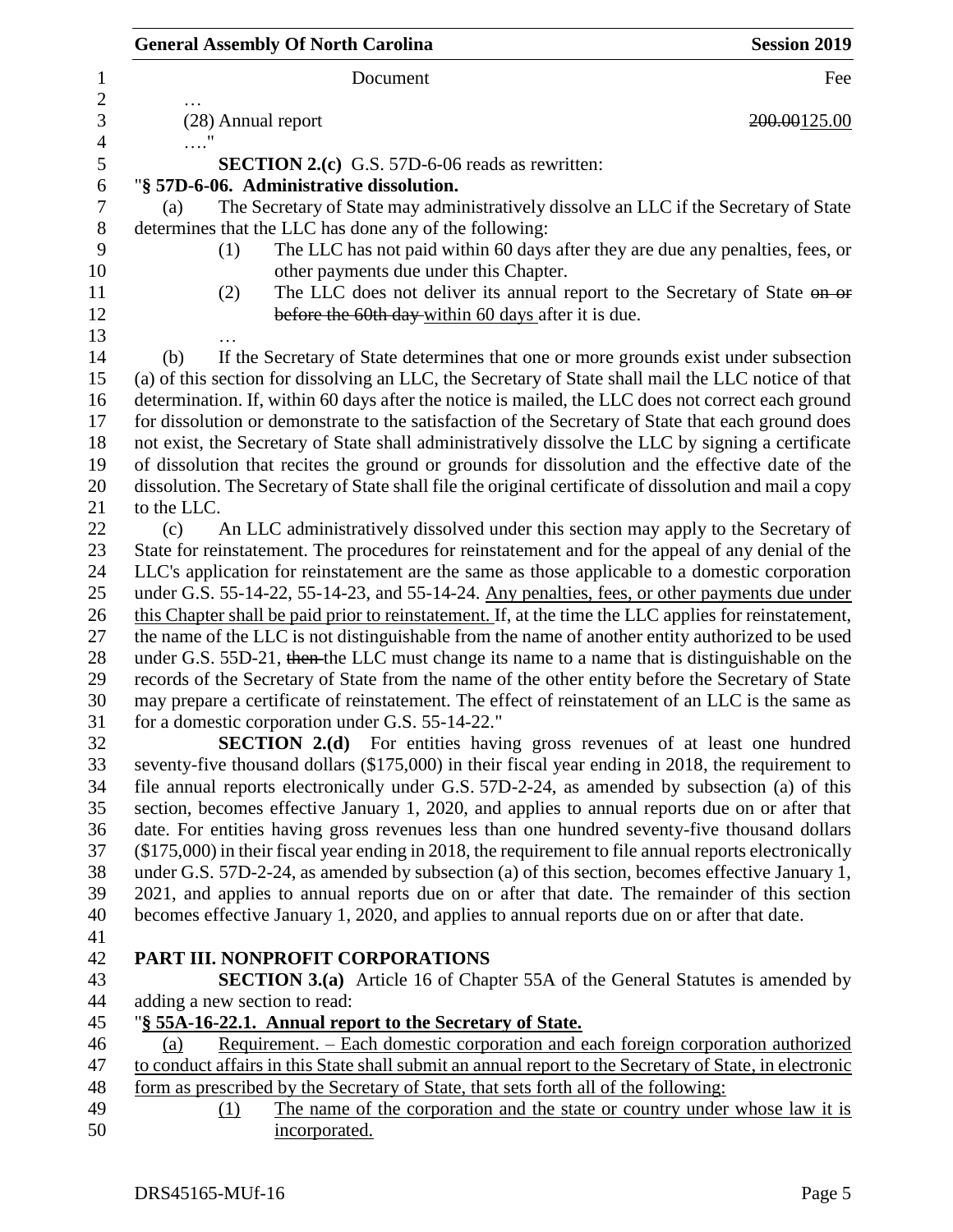|                |                        | <b>General Assembly Of North Carolina</b>                                                               | <b>Session 2019</b> |
|----------------|------------------------|---------------------------------------------------------------------------------------------------------|---------------------|
| $\mathbf{1}$   | (2)                    | The street address, and the mailing address if different from the street address,                       |                     |
| $\overline{c}$ |                        | of the registered office in this State, the county in which the registered office                       |                     |
| 3              |                        | is located, the name and e-mail address of its registered agent at that office,                         |                     |
| $\overline{4}$ |                        | and a statement of any change of the registered office or registered agent.                             |                     |
| 5              | <u>(3)</u>             | The address and telephone number of its principal office.                                               |                     |
| 6              | (4)                    | The names, titles, and business street addresses of its principal officers and                          |                     |
| $\overline{7}$ |                        | the name, mailing address, e-mail address, and telephone number of an                                   |                     |
| 8              |                        | individual who is authorized to provide information regarding persons with                              |                     |
| 9              |                        | the authority to bind the corporation.                                                                  |                     |
| 10             | (5)                    | A brief description of the nature of its activities.                                                    |                     |
| 11             | (6)                    | An e-mail address for the corporation, if different from the e-mail address                             |                     |
| 12             |                        | provided under subdivision (2) of this subsection.                                                      |                     |
| 13             | (b)                    | <u>Currency of Information. – The information in the annual report shall be current as of</u>           |                     |
| 14             |                        | the date the annual report is submitted on behalf of the corporation.                                   |                     |
| 15             | (c)                    | Due Date. – The corporation shall submit an annual report to the Secretary of State                     |                     |
| 16             |                        | by November 15 of each year following (i) in the case of a domestic corporation, the calendar           |                     |
| 17             |                        |                                                                                                         |                     |
|                |                        | year in which the corporation was formed or (ii) in the case a foreign corporation, the calendar        |                     |
| 18             |                        | year in which the Secretary of State issued to the foreign corporation a certificate of authority to    |                     |
| 19             |                        | conduct affairs in this State. An annual report is due each year until (i) in the case of a domestic    |                     |
| 20             |                        | corporation, the effective date of a voluntary or judicial dissolution or (ii) in the case of a foreign |                     |
| 21             |                        | corporation, the effective date of a certificate of withdrawal or revocation of a certificate of        |                     |
| 22             | authority.             |                                                                                                         |                     |
| 23             | (d)                    | Incomplete Information. – If an annual report does not contain the information                          |                     |
| 24             |                        | required by this section, the Secretary of State shall promptly notify the reporting corporation in     |                     |
| 25             |                        | writing and return the report to it for correction. If the report is corrected to contain the           |                     |
| 26             |                        | information required by this section and submitted to the Secretary of State within 30 days after       |                     |
| 27             |                        | the notice, the report shall be deemed to be timely submitted.                                          |                     |
| 28             | (e)                    | <u>Amendments. – Amendments to any previously filed annual report may be submitted</u>                  |                     |
| 29             |                        | for filing to the Secretary of State at any time for the purpose of correcting, updating, or            |                     |
| 30             |                        | augmenting the information contained in the annual report.                                              |                     |
| 31             | (f)                    | <u>Delinquency. – If the Secretary of State does not receive an annual report within 60</u>             |                     |
| 32             |                        | days after the date the report is due, the Secretary of State may presume that the annual report is     |                     |
| 33             |                        | delinquent. This presumption may be rebutted by evidence of submission presented by the filing          |                     |
| 34             | corporation.           |                                                                                                         |                     |
| 35             | (g)                    | E-Mail; Confidentiality. – The Secretary of State may provide by e-mail any notice                      |                     |
| 36             |                        | or form required under this section if the submitting domestic or foreign corporation to be notified    |                     |
| 37             |                        | has consented to receiving notices and forms via e-mail and has provided the Secretary of State         |                     |
| 38             |                        | an e-mail address for receiving the notices or forms. Any e-mail address provided by a submitting       |                     |
| 39             |                        | corporation in accordance with this subsection is confidential information and is not a public          |                     |
| 40             |                        | record under Chapter 132 of the General Statutes.                                                       |                     |
| 41             | (h)                    | <u>Charitable Organizations or Sponsors. <math>- A</math> domestic or foreign corporation that is</u>   |                     |
| 42             |                        | licensed as a charitable organization or sponsor under Article 2 of Chapter 131F of the General         |                     |
| 43             |                        | Statutes shall be deemed to have filed an annual report for purposes of this Chapter."                  |                     |
| 44             |                        | <b>SECTION 3.(b)</b> G.S. 55A-1-22 reads as rewritten:                                                  |                     |
| 45             |                        | "§ 55A-1-22. Filing, service, and copying fees.                                                         |                     |
| 46             | (a)                    | The Secretary of State shall collect the following fees when the documents described                    |                     |
| 47             |                        | in this subsection are delivered submitted to the Secretary for filing:                                 |                     |
| 48             |                        | Document                                                                                                | Fee                 |
| 49             |                        |                                                                                                         |                     |
| 50             | (29)                   | <b>Annual report</b>                                                                                    | No fee              |
| 51             | $^{\prime\prime}$<br>. |                                                                                                         |                     |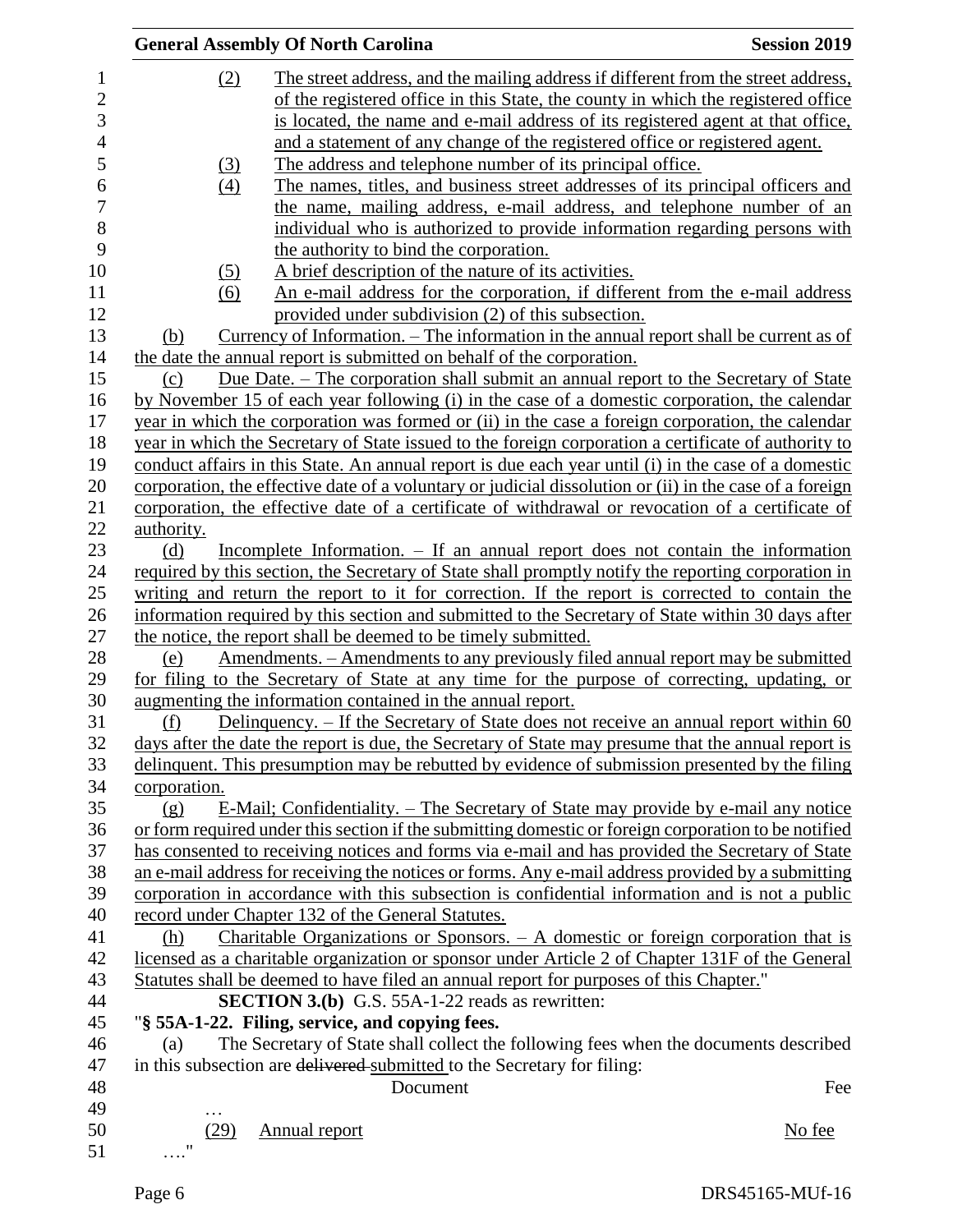|                  |                                 | <b>General Assembly Of North Carolina</b>                                                               | <b>Session 2019</b> |
|------------------|---------------------------------|---------------------------------------------------------------------------------------------------------|---------------------|
| $\mathbf{1}$     |                                 | <b>SECTION 3.(c)</b> G.S. 55A-14-20 reads as rewritten:                                                 |                     |
| $\sqrt{2}$       |                                 | "§ 55A-14-20. Grounds for administrative dissolution.                                                   |                     |
| 3                |                                 | The Secretary of State may commence a proceeding under G.S. 55A-14-21 to dissolve                       |                     |
| $\overline{4}$   |                                 | administratively a corporation if: if any of the following occurs:                                      |                     |
| 5                | (1)                             | The corporation does not pay within 60 days after they are due any penalties,                           |                     |
| 6                |                                 | fees, or other payments due under this Chapter; Chapter.                                                |                     |
| $\boldsymbol{7}$ | (2)                             | Repealed by Session Laws 1995, c. 539, s. 24.                                                           |                     |
| $8\,$            | (2a)                            | The corporation is delinquent in submitting its annual report.                                          |                     |
| 9                | (3)                             | The corporation is without a registered agent or registered office in this State                        |                     |
| 10               |                                 | for 60 days or more; more.                                                                              |                     |
| 11               | (4)                             | The corporation does not notify the Secretary of State within 60 days that its                          |                     |
| 12               |                                 | registered agent or registered office has been changed, that its registered agent                       |                     |
| 13               |                                 | has resigned, or that its registered office has been discontinued; discontinued.                        |                     |
| 14               | (5)                             | The corporation's period of duration stated in its articles of incorporation                            |                     |
| 15               |                                 | expires; expires.                                                                                       |                     |
| 16               | (6)                             | The corporation knowingly fails or refuses to answer truthfully and fully                               |                     |
| 17               |                                 | within the time prescribed in this Chapter interrogatories propounded by the                            |                     |
| 18               |                                 | Secretary of State in accordance with the provisions of this Chapter;                                   |                     |
| 19               |                                 | orChapter.                                                                                              |                     |
| 20               | (7)                             | The corporation does not designate the address of its principal office with the                         |                     |
| 21               |                                 | Secretary of State or does not notify the Secretary of State within 60 days that                        |                     |
| 22               |                                 | the principal office has changed."                                                                      |                     |
| 23               |                                 | <b>SECTION 3.(d)</b> G.S. 55A-14-22 reads as rewritten:                                                 |                     |
| 24               |                                 | "§ 55A-14-22. Reinstatement following administrative dissolution.                                       |                     |
| 25               | (a)                             | A corporation administratively dissolved under G.S. 55A-14-21 may apply to the                          |                     |
| 26               |                                 | Secretary of State for reinstatement. The application shall: shall do all of the following:             |                     |
| 27               | (1)                             | Recite the name of the corporation and the effective date of its administrative                         |                     |
| 28               |                                 | dissolution; and dissolution.                                                                           |                     |
| 29               | (2)                             | State that the ground or grounds for dissolution either did not exist or have                           |                     |
| 30               |                                 | been eliminated.                                                                                        |                     |
| 31               | (a1)                            | If, at the time the corporation applies for reinstatement, the name of the corporation                  |                     |
| 32               |                                 | is not distinguishable from the name of another entity authorized to be used under G.S. 55D-21,         |                     |
| 33               |                                 | then the corporation must change its name to a name that is distinguishable upon the records of         |                     |
| 34               |                                 | the Secretary of State from the name of the other entity before the Secretary of State may prepare      |                     |
| 35               | a certificate of reinstatement. |                                                                                                         |                     |
| 36               | (b)                             | If the Secretary of State determines that the application contains the information                      |                     |
| 37               |                                 | required by subsection (a) of this section, that the information is correct, and that the name of the   |                     |
| 38               |                                 | corporation complies with G.S. 55D-21 and any other applicable section, and that any penalties,         |                     |
| 39               |                                 | fees, or other payments due under this Chapter have been paid, the Secretary of State shall cancel      |                     |
| 40               |                                 | the certificate of dissolution and dissolution, prepare a certificate of reinstatement that recites the |                     |
| 41               |                                 | Secretary of State's determination and the effective date of reinstatement, file the original of the    |                     |
| 42               |                                 | eertificate, certificate of reinstatement, and mail a copy of it to the corporation.                    |                     |
| 43               | (c)                             | When the reinstatement is effective, it relates back to and takes effect as of the                      |                     |
| 44               |                                 | effective date of the administrative dissolution and the corporation resumes carrying on its            |                     |
| 45               |                                 | activities as if the administrative dissolution had never occurred, subject to the rights of any        |                     |
| 46               |                                 | person who reasonably relied to his the person's prejudice upon the certificate of dissolution."        |                     |
| 47               |                                 | <b>SECTION 3.(e)</b> Until January 1, 2022, the Secretary of State may waive the fee                    |                     |
| 48               |                                 | payable under G.S. 55A-1-22(17) by a corporation seeking reinstatement following                        |                     |
| 49               |                                 | administrative dissolution for delinquent filing pursuant to G.S. 55A-14-20(2a).                        |                     |
| 50               |                                 | <b>SECTION 3.(f)</b> This section becomes effective January 1, 2021, and applies to                     |                     |
| 51               |                                 | annual reports due on or after that date.                                                               |                     |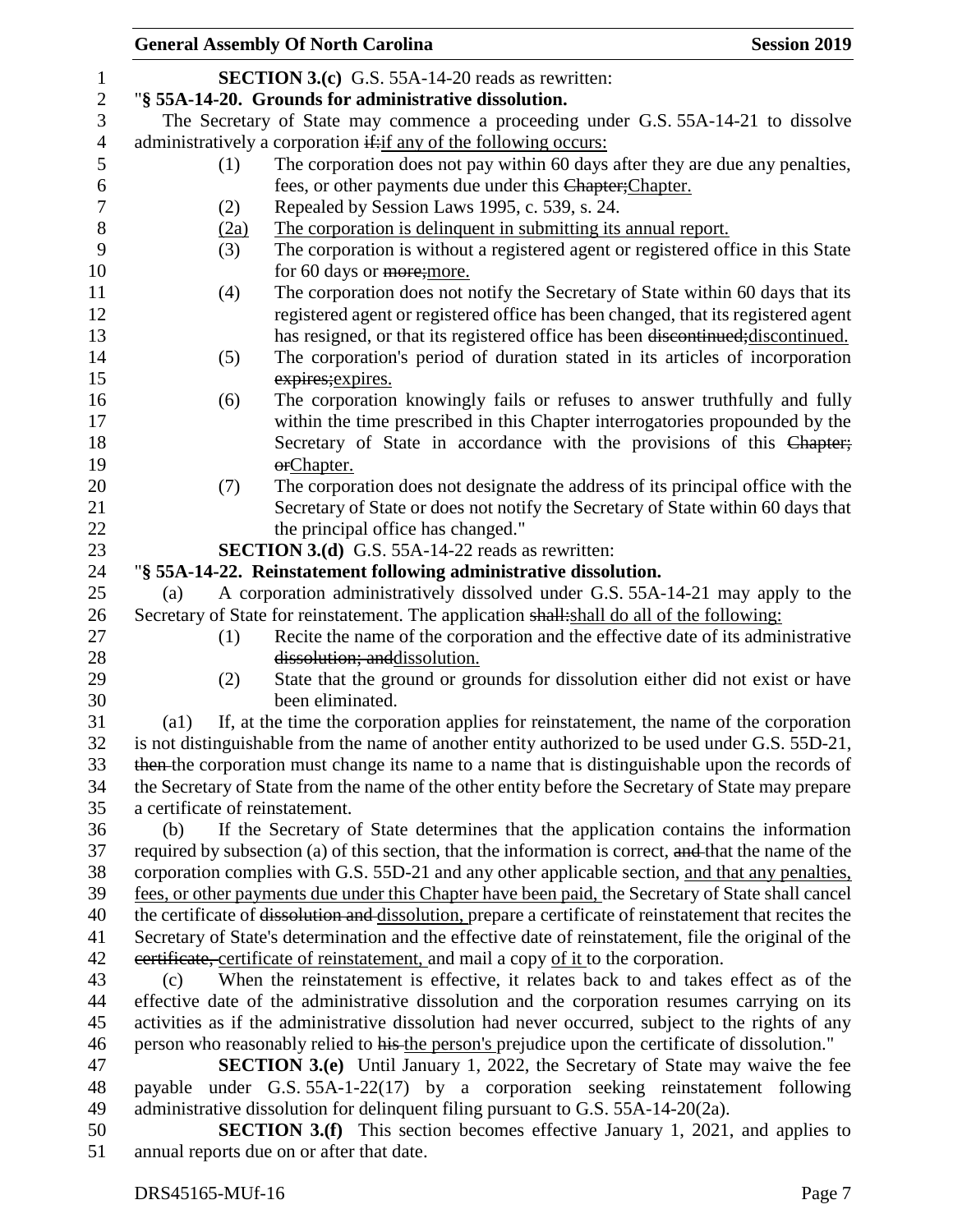| $\mathbf{1}$   |                                                                                                                                  |
|----------------|----------------------------------------------------------------------------------------------------------------------------------|
| $\mathbf{2}$   | PART IV. LIMITED LIABILITY PARTNERSHIPS                                                                                          |
| 3              | <b>SECTION 4.(a)</b> G.S. 59-84.4 reads as rewritten:                                                                            |
| $\overline{4}$ | "§ 59-84.4. Annual report for to the Secretary of State.                                                                         |
| 5              | Requirement. – Each registered limited liability partnership and each foreign limited<br>(a)                                     |
| 6              | liability partnership authorized to transact business in this State shall deliver-submit to the                                  |
| 7              | Secretary of State for filing an annual report, in a-an electronic form prescribed by the Secretary                              |
| $8\phantom{1}$ | of State, that sets forth all of the following:                                                                                  |
| 9              | The name of the registered limited liability partnership or foreign limited<br>(1)                                               |
| 10             | liability partnership and the state or country under whose law it is formed.                                                     |
| 11             | The street address, and the mailing address if different from the street address,<br>(2)                                         |
| 12             | of the registered office, office in this State, the county in which the registered                                               |
| 13             | office is located, and the name and e-mail address of its registered agent at                                                    |
| 14             | that office in this State, office, and a statement of any change of the registered                                               |
| 15             | office or registered agent, or both agent.                                                                                       |
| 16             | The street address and telephone number of its principal office.<br>(3)                                                          |
| 17             | The names, titles, and business street addresses of all its partners and the<br>(3a)                                             |
| 18             | name, mailing address, e-mail address, and telephone number of an individual                                                     |
| 19<br>20       | who is authorized to provide information regarding persons with the authority                                                    |
| 21             | to bind the partnership.<br>A brief description of the nature of its business.<br>(4)                                            |
| 22             | The fiscal year end of the partnership.<br>(5)                                                                                   |
| 23             | An e-mail address for the registered limited liability partnership or foreign<br>(6)                                             |
| 24             | limited liability partnership, if different from the e-mail address provided                                                     |
| 25             | under subdivision (2) of this subsection.                                                                                        |
| 26             | If the information contained in the most recently filed annual report has not changed, a                                         |
| 27             | certification to that effect may be made instead of setting forth the information required by                                    |
| 28             | subdivisions (2) through (4) of this subsection. The Secretary of State shall make available the                                 |
| 29             | form required to file an annual report.                                                                                          |
| 30             | Form; Certain Veteran-Owned Businesses. - The Secretary of State shall also provide<br>$\left( a1\right)$                        |
| 31             | appropriate space and instructions on the annual report form for a registered limited liability                                  |
| 32             | partnership or foreign limited liability partnership to voluntarily indicate whether or not it is a                              |
| 33             | veteran-owned small business or a service-disabled veteran-owned small business.                                                 |
| 34             | Currency of Information. - Information in the annual report must be current as of the<br>(b)                                     |
| 35             | date the annual report is executed on behalf of the registered limited liability partnership or the                              |
| 36             | foreign limited liability partnership.                                                                                           |
| 37             | Due Date. - The annual report shall be delivered submitted to the Secretary of State<br>(c)                                      |
| 38             | by the fifteenth day of the fourth month following the close of the registered or foreign limited                                |
| 39             | liability partnership's fiscal year.                                                                                             |
| 40             | Incomplete Information. $\overline{\phantom{a}}$ If an annual report does not contain the information<br>(d)                     |
| 41             | required by this section, the Secretary of State shall promptly notify the reporting registered or                               |
| 42             | foreign limited liability partnership in writing and return the report to it for correction. If the                              |
| 43             | report is corrected to contain the information required by this section and delivered submitted to                               |
| 44<br>45       | the Secretary of State within 30 days after the effective date of notice, it is shall be deemed to be<br>timely filed.submitted. |
| 46             | <u>Amendments.</u> – Amendments to any previously filed annual report may be filed with<br>(e)                                   |
| 47             | submitted for filing to the Secretary of State at any time for the purpose of correcting, updating,                              |
| 48             | or augmenting the information contained in the annual report.                                                                    |
| 49             | <u>Revocation of Registration. – The Secretary of State may revoke the registration of a</u><br>(f)                              |
| 50             | registered limited liability partnership or foreign limited liability partnership if the Secretary of                            |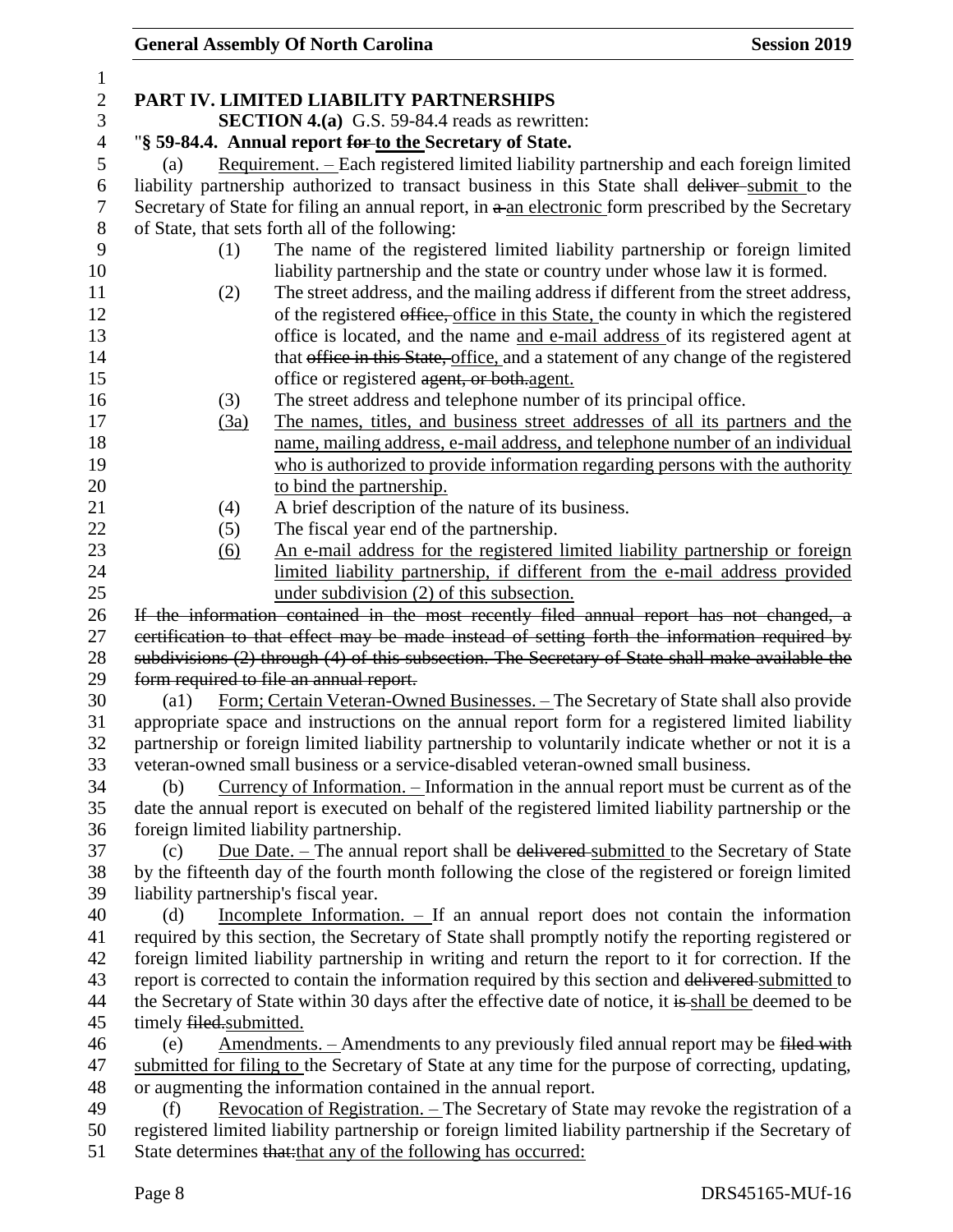|                |     | <b>General Assembly Of North Carolina</b><br><b>Session 2019</b>                                                                                                                                |     |
|----------------|-----|-------------------------------------------------------------------------------------------------------------------------------------------------------------------------------------------------|-----|
| 1              | (1) | The registered limited liability partnership or foreign limited liability                                                                                                                       |     |
| $\mathbf{2}$   |     | partnership has not paid, within 60 days after they are due, any penalties, fees,                                                                                                               |     |
| 3              |     | or other payments due under this Chapter; Chapter.                                                                                                                                              |     |
| $\overline{4}$ | (2) | The registered limited liability partnership or foreign limited liability                                                                                                                       |     |
| 5              |     | partnership does not deliver-submit its annual report to the Secretary of State                                                                                                                 |     |
| 6              |     | on or before the date it is due; within 60 days after it is due.                                                                                                                                |     |
| 7              | (3) | The registered limited liability partnership or foreign limited liability                                                                                                                       |     |
| $8\,$          |     | partnership has been without a registered agent or registered office in this                                                                                                                    |     |
| 9              |     | State for 60 days or more; ormore.                                                                                                                                                              |     |
| 10             | (4) | The registered limited liability partnership or foreign limited liability                                                                                                                       |     |
| 11             |     | partnership does not notify the Secretary of State within 60 days of the change,                                                                                                                |     |
| 12             |     | resignation, or discontinuance that its registered agent or registered office has                                                                                                               |     |
| 13             |     | been changed, that its registered agent has resigned, or that its registered office                                                                                                             |     |
| 14             |     | has been discontinued.                                                                                                                                                                          |     |
| 15             | (g) | <u>Revocation Process. - If the Secretary of State determines that one or more grounds</u>                                                                                                      |     |
| 16             |     | exist under subsection (f) of this section for revoking the registration of the registered limited                                                                                              |     |
| 17             |     | liability partnership or foreign limited liability partnership, the Secretary of State shall mail the                                                                                           |     |
| 18             |     | registered limited liability partnership or foreign limited liability partnership written notice of                                                                                             |     |
| 19             |     | that determination. If, within 60 days after the notice is mailed, the registered limited liability                                                                                             |     |
| 20             |     | partnership or foreign limited liability partnership does not correct each ground for revocation or                                                                                             |     |
| 21             |     | demonstrate to the reasonable satisfaction of the Secretary of State that each ground does not<br>exist, the Secretary of State shall revoke the registration of a registered limited liability |     |
| 22<br>23       |     | partnership or foreign limited liability partnership by signing a certificate of revocation that                                                                                                |     |
| 24             |     | recites the ground or grounds for revocation and its effective date. The Secretary of State shall                                                                                               |     |
| 25             |     | file the original certificate of revocation and mail a copy to the registered limited liability                                                                                                 |     |
| 26             |     | partnership or foreign limited liability partnership.                                                                                                                                           |     |
| 27             | (h) | Application for Reinstatement. - A registered limited liability partnership or foreign                                                                                                          |     |
| 28             |     | limited liability partnership whose registration is revoked under this section may apply to the                                                                                                 |     |
| 29             |     | Secretary of State for reinstatement. If, at the time the registered limited liability partnership                                                                                              |     |
| 30             |     | applies for reinstatement, the name of the registered limited liability partnership is not                                                                                                      |     |
| 31             |     | distinguishable from the name of another entity authorized to be used under G.S. 55D-21, then                                                                                                   |     |
| 32             |     | the registered limited liability partnership must change its name to a name that is distinguishable                                                                                             |     |
| 33             |     | upon the records of the Secretary of State from the name of the other entity before the Secretary                                                                                               |     |
| 34             |     | of State may prepare a certificate of reinstatement. The procedures for reinstatement and for the                                                                                               |     |
| 35             |     | appeal of any denial of the registered limited liability partnership or foreign limited liability                                                                                               |     |
| 36             |     | partnership's application for reinstatement shall be are the same procedures applicable to business                                                                                             |     |
| 37             |     | corporations under G.S. 55-14-22, 55-14-23, and 55-14-24. Any penalties, fees, or other                                                                                                         |     |
| 38             |     | payments due under this Chapter shall be paid prior to reinstatement. The effect of reinstatement                                                                                               |     |
| 39             |     | of a limited liability partnership shall be is the same as for a corporation under G.S. 55-14-22.                                                                                               |     |
| 40<br>41       | (i) | E-Mail; Confidentiality. – The Secretary of State may provide by e-mail any notice<br>or form required under this section if the submitting registered limited liability partnership or         |     |
| 42             |     | foreign limited liability partnership to be notified has consented to receiving notices and forms                                                                                               |     |
| 43             |     | via e-mail and has provided the Secretary of State an e-mail address for receiving the notices or                                                                                               |     |
| 44             |     | forms. Any e-mail address provided by a submitting registered limited liability partnership or                                                                                                  |     |
| 45             |     | foreign limited liability partnership in accordance with this subsection is confidential information                                                                                            |     |
| 46             |     | and is not a public record under Chapter 132 of the General Statutes."                                                                                                                          |     |
| 47             |     | <b>SECTION 4.(b)</b> G.S. 59-35.2 reads as rewritten:                                                                                                                                           |     |
| 48             |     | "§ 59-35.2. Filing, service, and copying fees.                                                                                                                                                  |     |
| 49             | (a) | The Secretary of State shall collect the following fees when the documents described                                                                                                            |     |
| 50             |     | in this subsection are submitted by a partnership to the Secretary of State for filing:                                                                                                         |     |
| 51             |     | Document                                                                                                                                                                                        | Fee |
|                |     |                                                                                                                                                                                                 |     |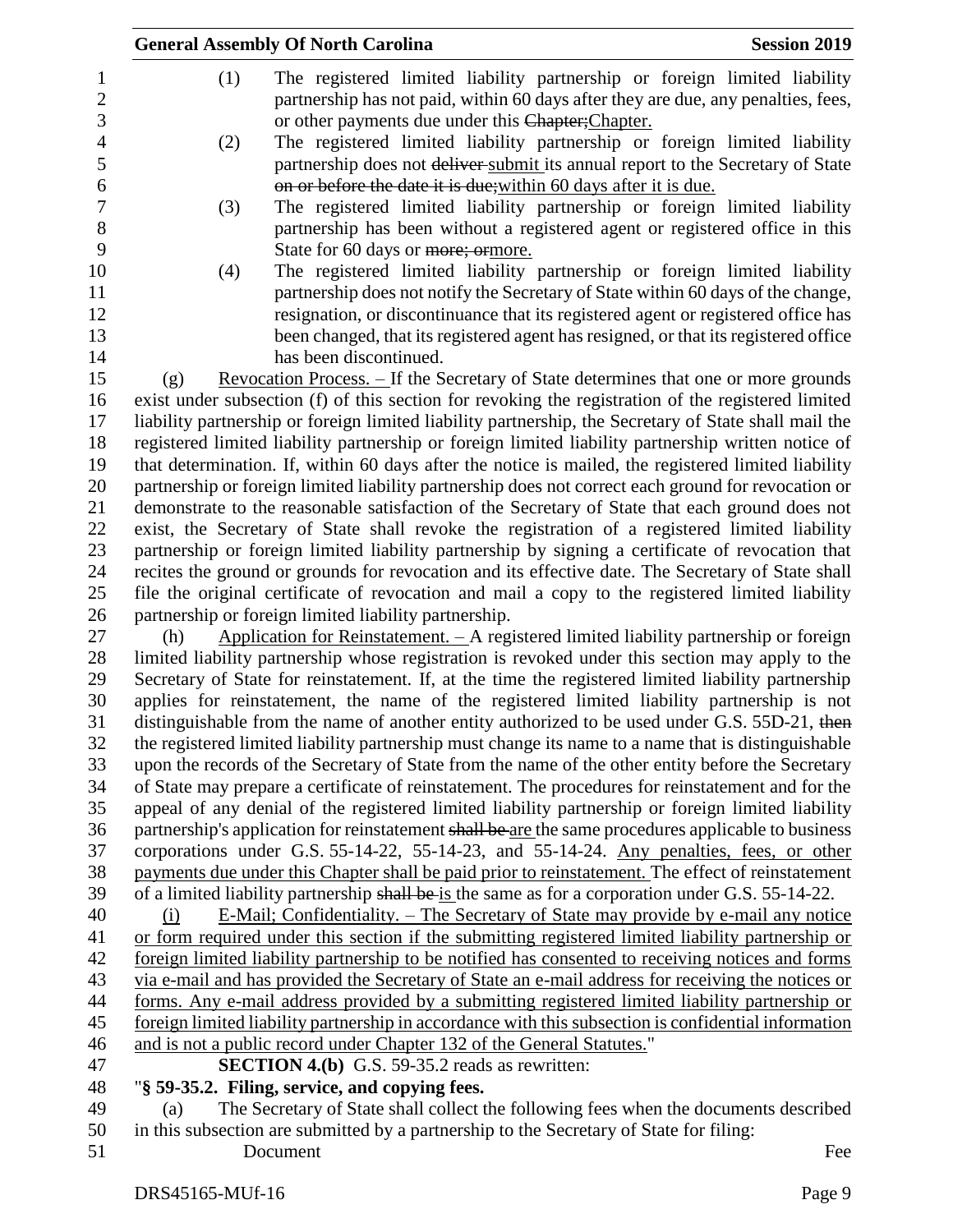|                          |                         | <b>General Assembly Of North Carolina</b>                                                                                                                                                                | <b>Session 2019</b> |
|--------------------------|-------------------------|----------------------------------------------------------------------------------------------------------------------------------------------------------------------------------------------------------|---------------------|
| 1<br>$\sqrt{2}$<br>3     | $\cdots$<br>(18)<br>. ' |                                                                                                                                                                                                          |                     |
| $\overline{4}$<br>5<br>6 |                         | <b>SECTION 4.(c)</b> For entities having gross revenues of at least one hundred<br>seventy-five thousand dollars (\$175,000) in their fiscal year ending in 2018, the requirement to                     |                     |
| $\tau$                   |                         | file annual reports electronically under G.S. 59-84.4, as amended by subsection (a) of this<br>section, becomes effective January 1, 2020, and applies to annual reports due on or after that            |                     |
| 8<br>9                   |                         | date. For entities having gross revenues less than one hundred seventy-five thousand dollars<br>$(\$175,000)$ in their fiscal year ending in 2018, the requirement to file annual reports electronically |                     |
| 10                       |                         | under G.S. 59-84.4, as amended by subsection (a) of this section, becomes effective January 1,                                                                                                           |                     |
| 11                       |                         | 2021, and applies to annual reports due on or after that date. The remainder of this section                                                                                                             |                     |
| 12                       |                         | becomes effective January 1, 2020, and applies to annual reports due on or after that date.                                                                                                              |                     |
| 13                       |                         |                                                                                                                                                                                                          |                     |
| 14                       |                         | PART V. LIMITED PARTNERSHIPS                                                                                                                                                                             |                     |
| 15                       |                         | <b>SECTION 5.(a)</b> Part 1 of Article 5 of Chapter 59 of the General Statutes is amended                                                                                                                |                     |
| 16                       |                         | by adding new sections to read:                                                                                                                                                                          |                     |
| 17                       |                         | "§ 59-109. Annual report to the Secretary of State.                                                                                                                                                      |                     |
| 18                       | (a)                     | Requirement. - Each limited partnership and each foreign limited partnership                                                                                                                             |                     |
| 19                       |                         | authorized to transact business in this State shall submit an annual report to the Secretary of State                                                                                                    |                     |
| 20                       |                         | in an electronic form as prescribed by the Secretary of State. The following information shall be                                                                                                        |                     |
| 21                       |                         | included in each annual report:                                                                                                                                                                          |                     |
| 22                       | (1)                     | The name of the limited partnership, and in the case of a foreign limited                                                                                                                                |                     |
| 23                       |                         | partnership, any different name that the foreign limited partnership is                                                                                                                                  |                     |
| 24                       |                         | authorized under Article 3 of Chapter 55D of the General Statutes to use to                                                                                                                              |                     |
| 25                       |                         | transact business in this State, as provided in the foreign limited partnership's                                                                                                                        |                     |
| 26                       |                         | certificate of authority.                                                                                                                                                                                |                     |
| 27                       | (2)                     | In the case of a foreign limited partnership, the name of the jurisdiction under                                                                                                                         |                     |
| 28                       |                         | whose law the foreign limited partnership is organized.                                                                                                                                                  |                     |
| 29                       | (3)                     | The street address, and the mailing address if different from the street address,                                                                                                                        |                     |
| 30                       |                         | of the registered office in this State, the county in which the registered office                                                                                                                        |                     |
| 31                       |                         | is located, and the name and e-mail address of its registered agent at that                                                                                                                              |                     |
| 32                       |                         | office, and a statement of any change of the registered office or registered                                                                                                                             |                     |
| 33                       |                         | agent.                                                                                                                                                                                                   |                     |
| 34                       | (4)                     | The address and telephone number of its principal office.                                                                                                                                                |                     |
| 35                       | (5)                     | The names, titles, and business street address of all general partners and the                                                                                                                           |                     |
| 36                       |                         | name, mailing address, e-mail address, and telephone number of an individual                                                                                                                             |                     |
| 37                       |                         | who is authorized to provide information regarding persons with the authority                                                                                                                            |                     |
| 38                       |                         | to bind the partnership.                                                                                                                                                                                 |                     |
| 39                       | <u>(6)</u>              | A brief description of the nature of its business.                                                                                                                                                       |                     |
| 40                       | (7)                     | The fiscal year end of the limited partnership.                                                                                                                                                          |                     |
| 41                       | (8)                     | The year for which the annual report applies.                                                                                                                                                            |                     |
| 42                       | (9)                     | An e-mail address for the limited partnership or foreign limited partnership, if                                                                                                                         |                     |
| 43                       |                         | different from the e-mail address provided under subdivision (3) of this                                                                                                                                 |                     |
| 44                       |                         | subsection.                                                                                                                                                                                              |                     |
| 45                       | (b)                     | Currency of Information. – Information in the annual report shall be current as of the                                                                                                                   |                     |
| 46                       |                         | date the annual report is submitted on behalf of the limited partnership or the foreign limited                                                                                                          |                     |
| 47                       | partnership.            |                                                                                                                                                                                                          |                     |
| 48                       | (c)                     | Due Date. – The annual report shall be submitted to the Secretary of State by the                                                                                                                        |                     |
| 49                       |                         | fifteenth day of the fourth month following the close of the limited partnership's fiscal year.                                                                                                          |                     |
| 50                       | (d)                     | Incomplete Information. – If an annual report does not contain the information                                                                                                                           |                     |
| 51                       |                         | required by this section, the Secretary of State shall promptly notify the limited partnership in                                                                                                        |                     |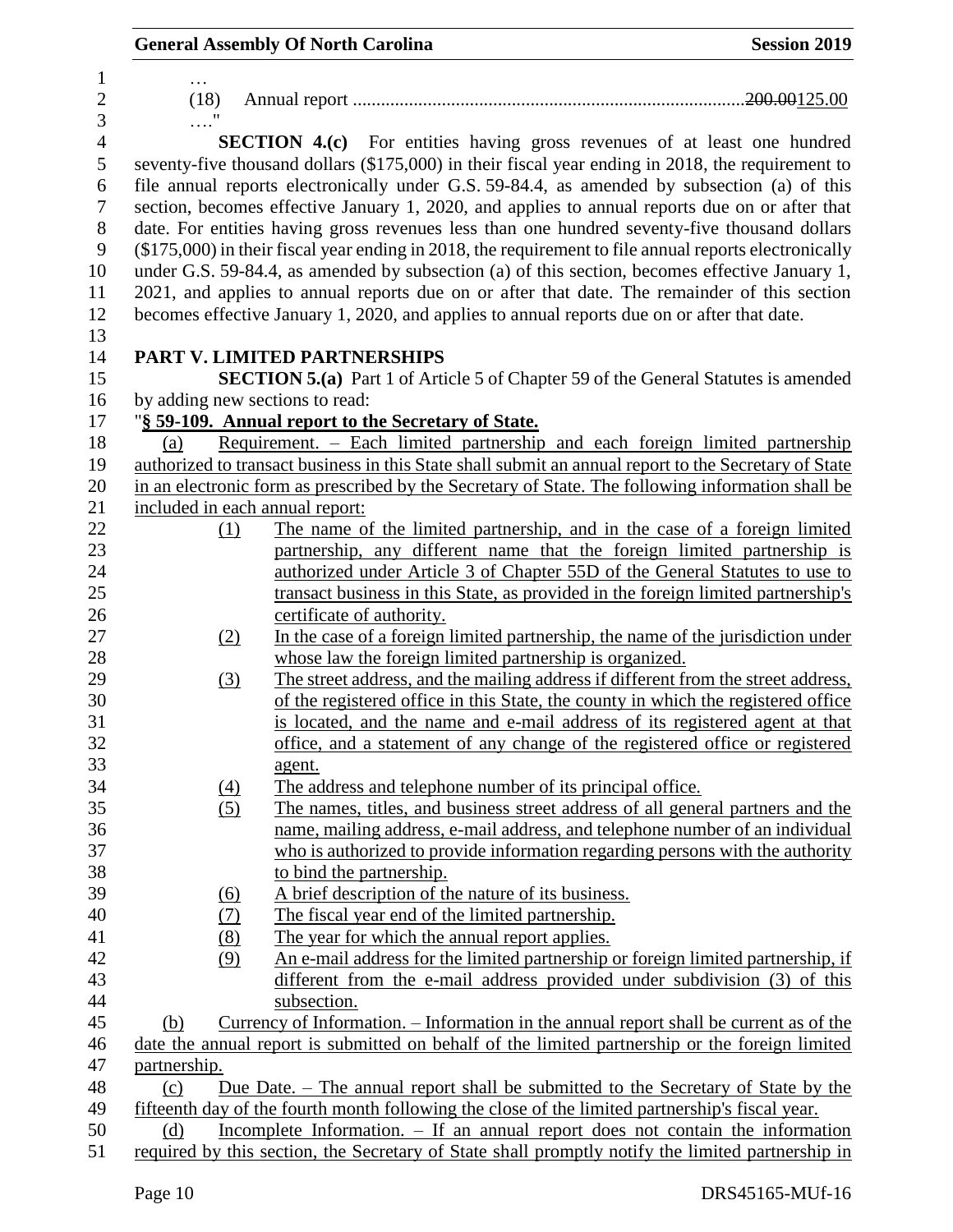|                    | <b>General Assembly Of North Carolina</b>                                                                                                          | <b>Session 2019</b> |
|--------------------|----------------------------------------------------------------------------------------------------------------------------------------------------|---------------------|
|                    | writing and return the report to it for correction. If the report is corrected to contain the                                                      |                     |
|                    | information required by this section and submitted to the Secretary of State within 30 days after                                                  |                     |
|                    | the effective date of notice, it shall be deemed to be timely submitted.                                                                           |                     |
| (e)                | Amendments. – Amendments to any previously filed annual report may be submitted                                                                    |                     |
|                    | for filing to the Secretary of State at any time for the purpose of correcting, updating, or                                                       |                     |
|                    | augmenting the information contained in the annual report.                                                                                         |                     |
| (f)                | E-Mail; Confidentiality. – The Secretary of State may provide by e-mail any notice                                                                 |                     |
|                    | or form required under this section if the submitting limited partnership or foreign limited                                                       |                     |
|                    | partnership to be notified has consented to receiving notices and forms via e-mail and has                                                         |                     |
|                    | provided the Secretary of State an e-mail address for receiving the notices or forms. Any e-mail                                                   |                     |
|                    | address provided by a limited partnership or foreign limited partnership in accordance with this                                                   |                     |
|                    | subsection is confidential information and is not a public record under Chapter 132 of the General                                                 |                     |
| Statutes.          |                                                                                                                                                    |                     |
|                    | "§ 59-110. Grounds for revocation.                                                                                                                 |                     |
| (a)                | The Secretary of State may revoke the registration of a limited partnership or the                                                                 |                     |
|                    | certificate of authority of a foreign limited partnership if the Secretary of State determines that                                                |                     |
|                    | any of the following has occurred:                                                                                                                 |                     |
| (1)                | The limited partnership or foreign limited partnership has not paid, within 60                                                                     |                     |
|                    | days after they are due, any penalties, fees, or other payments due under this                                                                     |                     |
|                    | Chapter.                                                                                                                                           |                     |
| (2)                | The limited partnership or foreign limited partnership does not submit its                                                                         |                     |
|                    | annual report to the Secretary of State within 60 days after it is due.                                                                            |                     |
| (3)                | The limited partnership or foreign limited partnership has been without a                                                                          |                     |
|                    | registered agent or registered office in this State for 60 days or more.                                                                           |                     |
| (4)                | The limited partnership or foreign limited partnership does not notify the                                                                         |                     |
|                    | Secretary of State within 60 days of the change, resignation, or discontinuance                                                                    |                     |
|                    | that its registered agent or registered office has been changed, that its<br>registered agent has resigned, or that its registered office has been |                     |
|                    | discontinued.                                                                                                                                      |                     |
| (b)                | If the Secretary of State determines that one or more grounds exist under subsection                                                               |                     |
|                    | (a) of this section for revoking the registration of the limited partnership or the certificate of                                                 |                     |
|                    | authority of a foreign limited partnership, the Secretary of State shall mail the registered limited                                               |                     |
|                    | partnership or foreign limited partnership written notice of that determination. If, within 60 days                                                |                     |
|                    | after the notice is mailed, the limited partnership or foreign limited partnership does not correct                                                |                     |
|                    | each ground for revocation or demonstrate to the reasonable satisfaction of the Secretary of State                                                 |                     |
|                    | that each ground does not exist, the Secretary of State shall revoke the registration of a limited                                                 |                     |
|                    | partnership or foreign limited partnership by signing a certification of revocation that recites the                                               |                     |
|                    | ground or grounds for revocation and its effective date. The Secretary of State shall file the                                                     |                     |
|                    | original certificate of revocation and mail a copy to the limited partnership or foreign limited                                                   |                     |
| partnership.       |                                                                                                                                                    |                     |
| (c)                | A limited partnership or foreign limited partnership whose registration is revoked                                                                 |                     |
|                    | under this section may apply to the Secretary of State for reinstatement. The procedures for                                                       |                     |
|                    | reinstatement and for the appeal of any denial of the limited partnership's application for                                                        |                     |
|                    | reinstatement are the same as those applicable to a domestic corporation under G.S. 55-14-22                                                       |                     |
| and G.S. 55-14-23. |                                                                                                                                                    |                     |
| (d)                | If, at the time the limited partnership applies for reinstatement, the name of the limited                                                         |                     |
|                    | partnership or foreign limited partnership is not distinguishable from the name of another entity                                                  |                     |
|                    | authorized to be used under G.S. 55D-21, the limited partnership or foreign limited partnership                                                    |                     |
|                    | shall change its name to a name that is distinguishable upon the records of the Secretary of State                                                 |                     |
|                    | from the name of the other entity before the Secretary of State may prepare a certificate of                                                       |                     |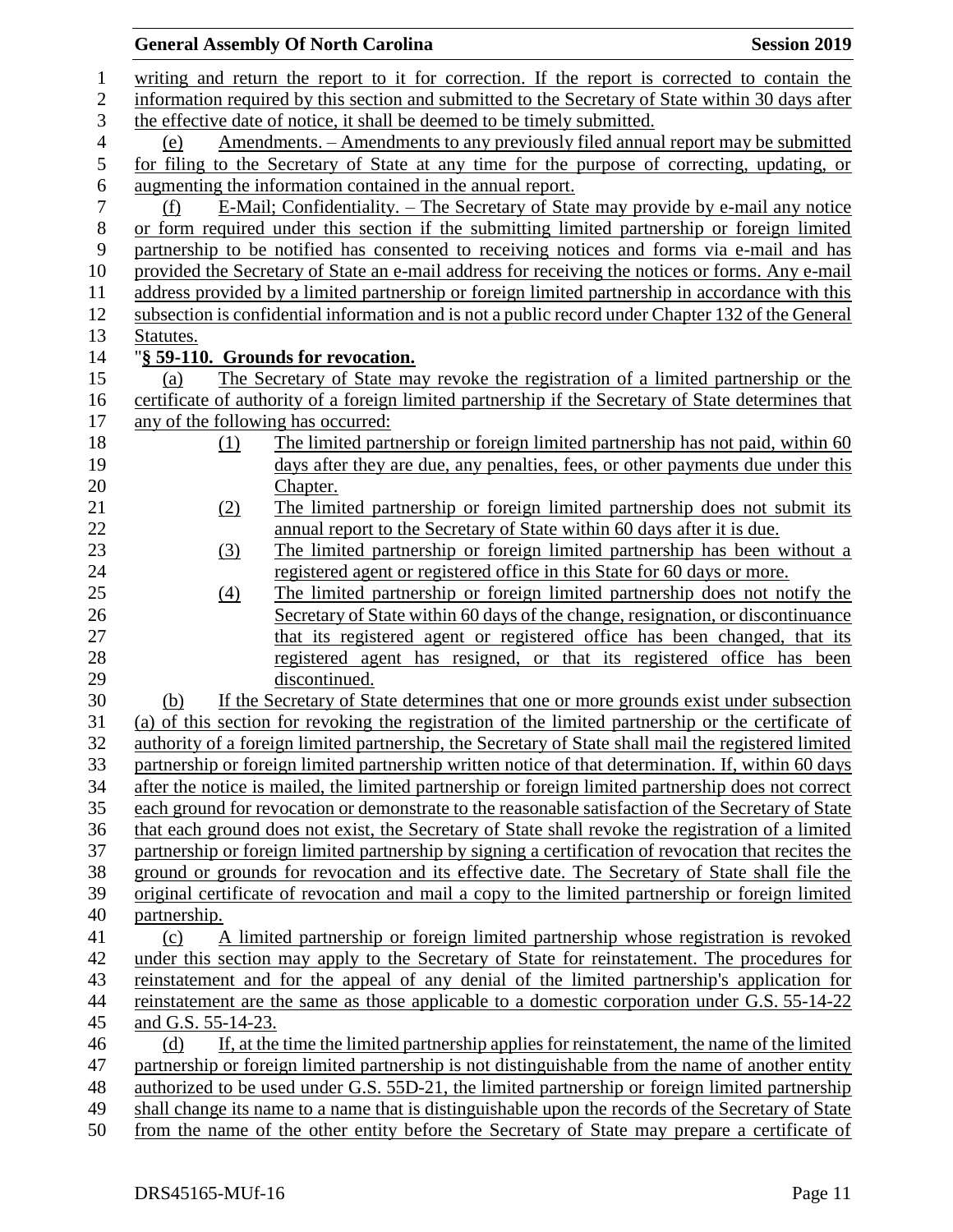|                                                                                                      | <b>General Assembly Of North Carolina</b>                                                                                                                                                          | <b>Session 2019</b> |
|------------------------------------------------------------------------------------------------------|----------------------------------------------------------------------------------------------------------------------------------------------------------------------------------------------------|---------------------|
|                                                                                                      | reinstatement. The effect of reinstatement of a limited partnership or foreign limited partnership                                                                                                 |                     |
|                                                                                                      | is the same as for a corporation under G.S. 55-14-22."                                                                                                                                             |                     |
|                                                                                                      | <b>SECTION 5.(b)</b> G.S. 59-1106 reads as rewritten:                                                                                                                                              |                     |
|                                                                                                      | "§ 59-1106. Filing, service, and copying fees.                                                                                                                                                     |                     |
| (a)                                                                                                  | The Secretary of State shall collect the following fees when the documents described                                                                                                               |                     |
|                                                                                                      | in this subsection are delivered submitted to the Secretary of State for filing:                                                                                                                   |                     |
|                                                                                                      | Document                                                                                                                                                                                           | Fee                 |
|                                                                                                      |                                                                                                                                                                                                    |                     |
|                                                                                                      | Annual report for a limited liability limited partnership 200.00125.00<br>(22)                                                                                                                     |                     |
|                                                                                                      |                                                                                                                                                                                                    |                     |
| (c)                                                                                                  | The Secretary of State shall collect the following fees for copying, comparing, and                                                                                                                |                     |
|                                                                                                      | certifying a copy of any filed document relating to a domestic or foreign limited partnership:                                                                                                     |                     |
|                                                                                                      | One dollar $(\$1.00)$ a page for copying or comparing a copy to the original;<br>(1)                                                                                                               |                     |
|                                                                                                      | andoriginal.                                                                                                                                                                                       |                     |
|                                                                                                      | Fifteen dollars (\$15.00) for a paper certificate.<br>(2)                                                                                                                                          |                     |
|                                                                                                      | Ten dollars (\$10.00) for an electronic certificate.<br>(3)                                                                                                                                        |                     |
| (d)                                                                                                  | Repealed by Session Laws 2001-387, s. 171(b), effective January 1, 2002."                                                                                                                          |                     |
|                                                                                                      | <b>SECTION 5.(c)</b> This section becomes effective January 1, 2021, and applies to<br>annual reports due on or after that date.                                                                   |                     |
|                                                                                                      |                                                                                                                                                                                                    |                     |
|                                                                                                      | PART VI. DISALLOWANCE OF REFUNDS OF PAID SALES AND USE TAXES                                                                                                                                       |                     |
|                                                                                                      | <b>SECTION 6.(a)</b> G.S. 105-164.14 reads as rewritten:                                                                                                                                           |                     |
|                                                                                                      | "§ 105-164.14. Certain refunds authorized.                                                                                                                                                         |                     |
| .                                                                                                    |                                                                                                                                                                                                    |                     |
| (b)                                                                                                  | Nonprofit Entities and Hospital Drugs. - A nonprofit entity is allowed a semiannual                                                                                                                |                     |
|                                                                                                      | refund of sales and use taxes paid by it under this Article on direct purchases of tangible personal                                                                                               |                     |
|                                                                                                      | property and services for use in carrying on the work of the nonprofit entity. Sales and use tax                                                                                                   |                     |
| liability indirectly incurred by a nonprofit entity through reimbursement to an authorized person    |                                                                                                                                                                                                    |                     |
| of the entity for the purchase of tangible personal property and services for use in carrying on the |                                                                                                                                                                                                    |                     |
|                                                                                                      | work of the nonprofit entity is considered a direct purchase by the entity. Sales and use tax                                                                                                      |                     |
|                                                                                                      | liability indirectly incurred by a nonprofit entity on building materials, supplies, fixtures, and                                                                                                 |                     |
|                                                                                                      | equipment that become a part of or annexed to any building or structure that is owned or leased                                                                                                    |                     |
|                                                                                                      | by the nonprofit entity and is being erected, altered, or repaired for use by the nonprofit entity                                                                                                 |                     |
|                                                                                                      | for carrying on its nonprofit activities is considered a sales or use tax liability incurred on direct                                                                                             |                     |
|                                                                                                      | purchases by the nonprofit entity. The refund allowed under this subsection does not apply to<br>purchases of electricity, telecommunications service, ancillary service, piped natural gas, video |                     |
|                                                                                                      | programming, or a prepaid meal plan. A request for a refund must be in writing and must include                                                                                                    |                     |
|                                                                                                      | any information and documentation required by the Secretary. A request for a refund for the first                                                                                                  |                     |
|                                                                                                      | six months of a calendar year is due the following October 15; a request for a refund for the                                                                                                      |                     |
|                                                                                                      | second six months of a calendar year is due the following April 15. The aggregate annual refund                                                                                                    |                     |
|                                                                                                      | amount allowed an entity under this subsection for the State's fiscal year may not exceed                                                                                                          |                     |
|                                                                                                      | thirty-one million seven hundred thousand dollars (\$31,700,000).                                                                                                                                  |                     |
|                                                                                                      | Before issuing a refund, the Secretary must verify that a nonprofit entity is not delinquent for                                                                                                   |                     |
|                                                                                                      | failure to file an annual report with the Secretary of State based on information received at least                                                                                                |                     |
|                                                                                                      | 30 days prior to issuing the refund. If a nonprofit entity is delinquent for failure to file an annual                                                                                             |                     |
|                                                                                                      | report, the Secretary must deny the request for a refund and notify the entity that the request has                                                                                                |                     |
|                                                                                                      | been denied for failure of the entity to submit the required annual report to the Secretary of State.                                                                                              |                     |
|                                                                                                      | Upon the Secretary's receipt of information from the Secretary of State that the nonprofit entity                                                                                                  |                     |
|                                                                                                      | has submitted all required annual reports, the denial of a request for a refund may be cancelled                                                                                                   |                     |
|                                                                                                      | and the refund may be granted. A refund must not be issued after one year from the date a request                                                                                                  |                     |
|                                                                                                      | for a refund was denied due to failure to file an annual report with the Secretary of State. The                                                                                                   |                     |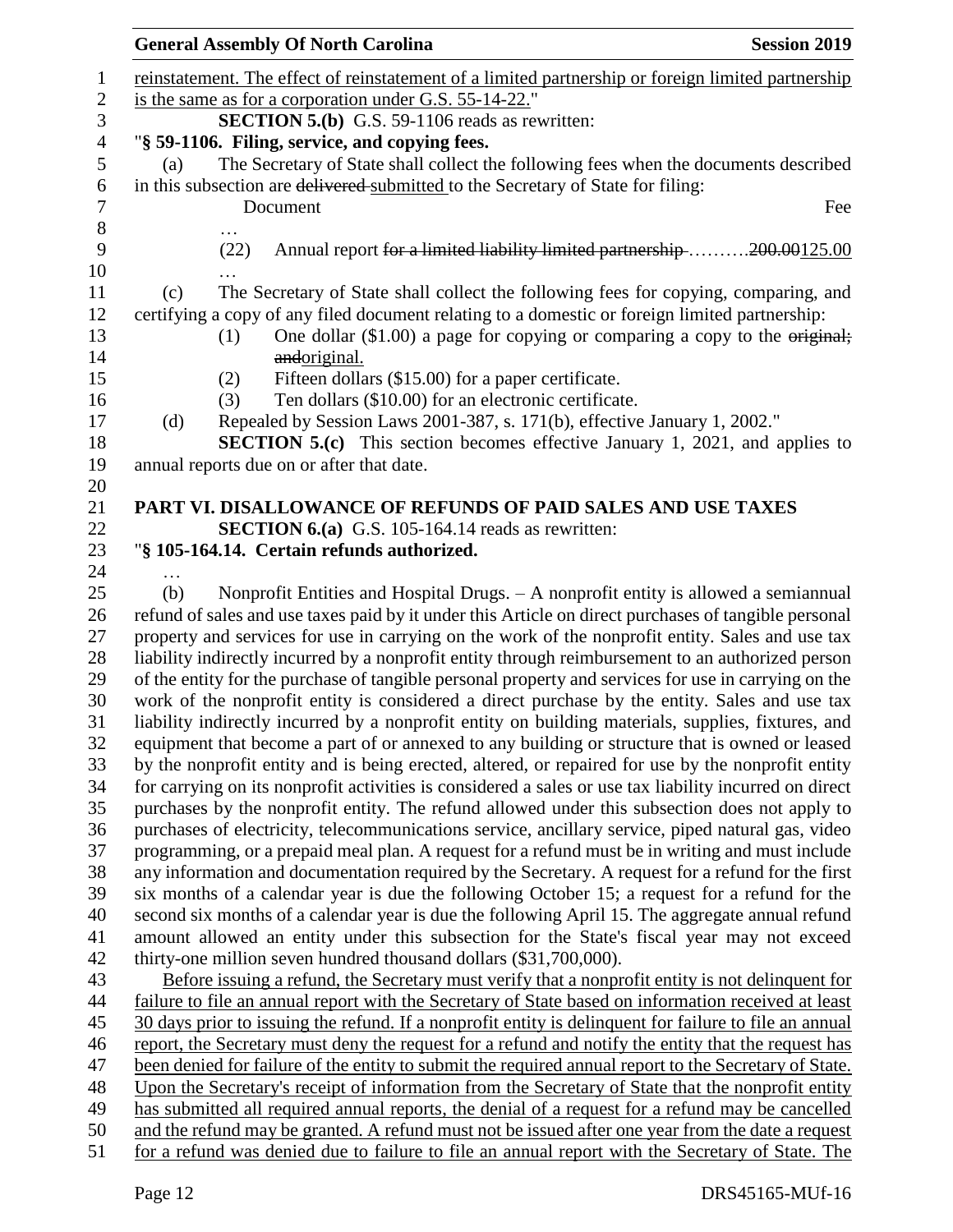### **General Assembly Of North Carolina Session 2019 Session 2019**

 Secretary of State and the Department of Revenue shall jointly develop a process for verifying whether an applicant for a refund under this section has submitted all required annual reports. The Secretary of State and the Department of Revenue shall share with one another, upon request and to the extent permitted by federal law, information that is in their possession that is relevant to verifying whether an applicant for a refund under this section has submitted all required annual reports. The Secretary of State and the Department of Revenue shall make the process operational prior to January 1, 2021. The Department of Revenue shall include information about the requirement for entities organized under Chapter 55A of the General Statutes to file annual reports with the Secretary of State to be eligible for refunds. The Department of Revenue shall share with the Secretary of State, upon request and to the extent permitted by federal law, information in its possession that is relevant to establishing the current address and other contact information for any entity that exists on the Secretary of State's database.

 The refunds allowed under this subsection do not apply to an entity that is owned and controlled by the United States or to an entity that is owned or controlled by the State and is not listed in this subsection. A hospital that is not listed in this subsection is allowed a semiannual refund of sales and use taxes paid by it on over-the-counter drugs purchased for use in carrying out its work. The following nonprofit entities are allowed a refund under this subsection:

…."

 **SECTION 6.(b)** This section becomes effective January 1, 2021, and applies to requests for refunds submitted on or after that date. The requirement under G.S. 105-164.14(b), as amended by subsection (a) of this section, that the Secretary of State and the Department of Revenue jointly develop a process for verifying whether an applicant for a refund under G.S. 105-164.14 has submitted all required annual reports is effective when it becomes law.

### **PART VII. REINSTATEMENT FEE REVISION**

**SECTION 7.(a)** G.S. 105-232 reads as rewritten:

### "**§ 105-232. Rights restored; receivership and liquidation.**

 (a) Any corporation or limited liability company whose articles of incorporation, articles of organization, or certificate of authority to do business in this State has been suspended by the Secretary of State under G.S. 105-230, that complies with all the requirements of this Subchapter and pays all State taxes, fees, or penalties due from it (which total amount due may be computed, for years prior and subsequent to the suspension, in the same manner as if the suspension had not 33 taken place), and pays to the Secretary of Revenue a fee of twenty-five dollars (\$25.00) fifty dollars (\$50.00) to cover the cost of reinstatement, is entitled to exercise again its rights, privileges, and franchises in this State. The Secretary of Revenue shall notify the Secretary of State of this compliance and the Secretary of State shall reinstate the corporation or limited liability company by appropriate entry upon the records of the office of the Secretary of State. Upon entry of reinstatement, it relates back to and takes effect as of the date of the suspension by the Secretary of State and the corporation or limited liability company resumes carrying on its business as if the suspension had never occurred, subject to the rights of any person who reasonably relied, to that person's prejudice, upon the suspension. The Secretary of State shall immediately notify by mail the corporation or limited liability company of the reinstatement.

| 43 | The Secretary of Revenue shall remit twenty-five dollars (\$25.00) from each fee<br>(a)               |
|----|-------------------------------------------------------------------------------------------------------|
| 44 | collected under subsection (a) of this section to the Secretary of State to be used solely to cover   |
| 45 | the Secretary of State's share of the cost of reinstatement under subsection (a) of this section, and |
| 46 | any funds received under this subsection are appropriated for the maximum amount necessary to         |
| 47 | achieve this purpose. Any funds received by the Secretary of State under this subsection that are     |
| 48 | in excess of the amount needed to cover the Secretary of State's share of the cost of reinstatement   |
| 49 | under subsection (a) of this section shall revert to the General Fund.                                |
| 50 | "<br>$\cdots$                                                                                         |

DRS45165-MUf-16 Page 13